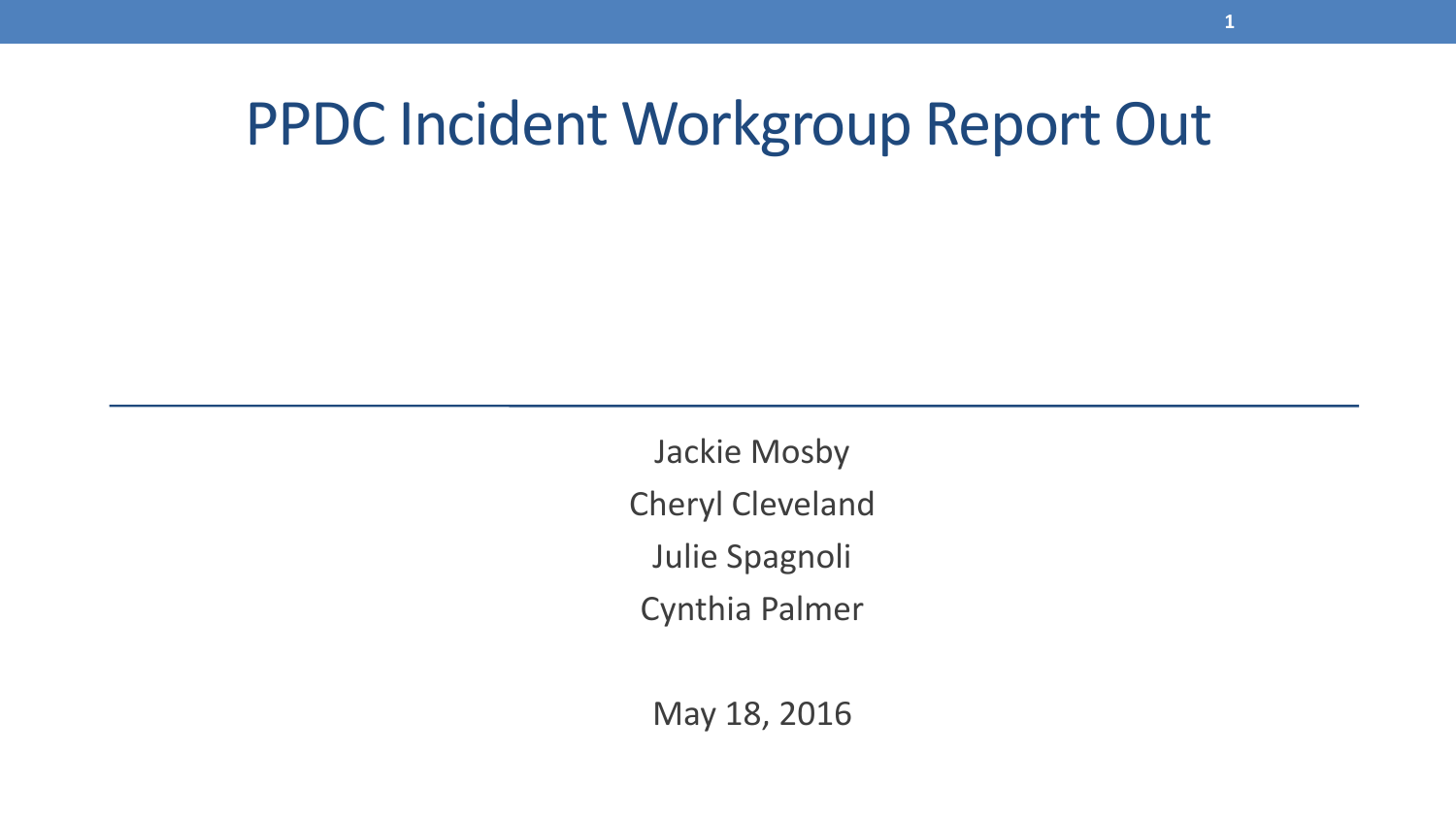## OPP's Long-term Goal Regarding Incidents Data

- Build a sustainable framework that:
	- Improves reporting to:
		- Make reporting easier for both voluntary and required incident reports
		- Reduce time on FIOA requests
	- Enhances efficient use of incidents data to:
		- Obtain more and higher quality incidents for risk assessments
		- Improve consistency in reporting
	- Supports quality science-based decision making
	- Encourages data sharing within EPA and between other agencies and stakeholders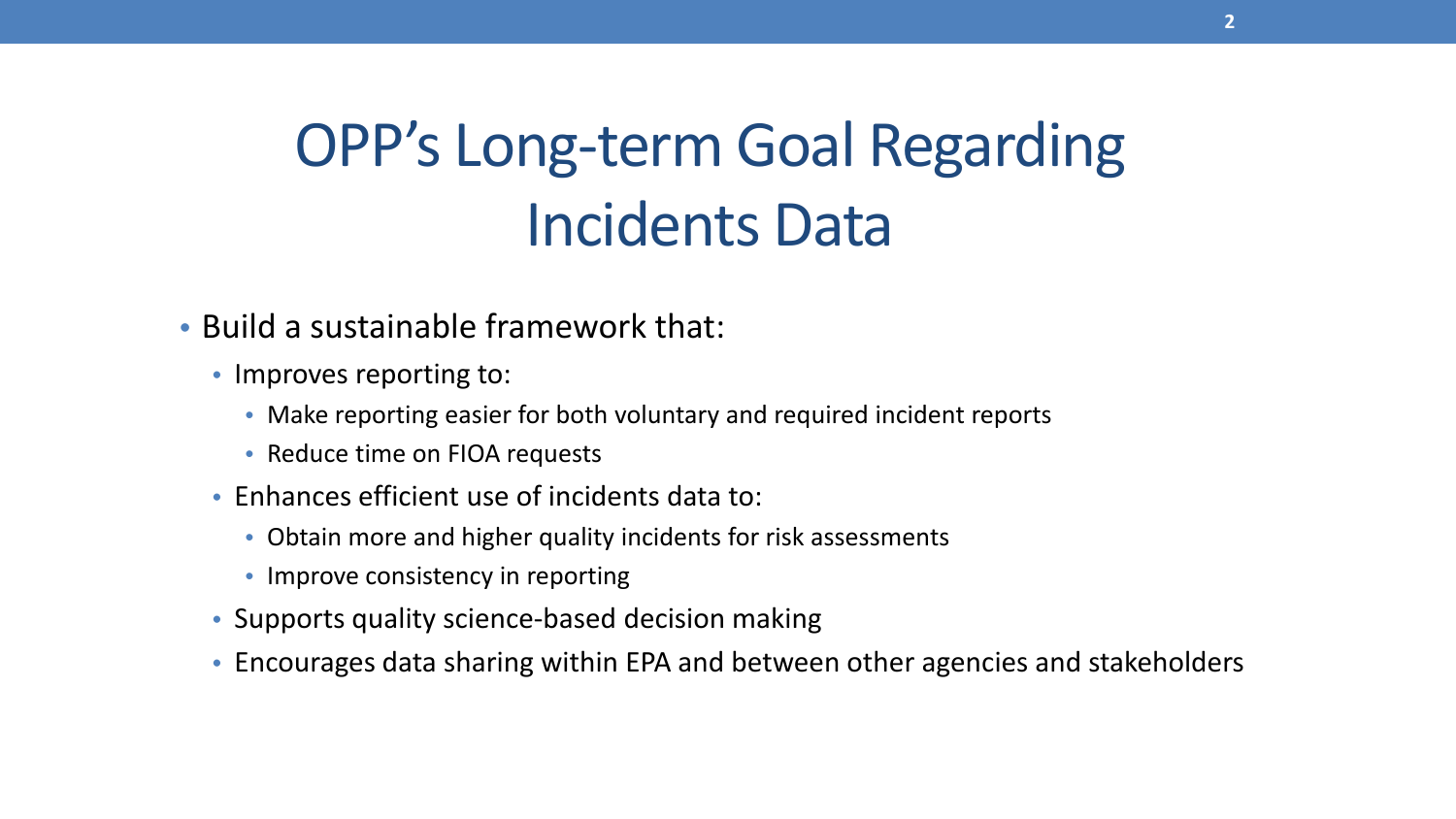#### Pesticide Incident

EPA defines a pesticide incident as any exposure or effect from a pesticide's use that is not expected or intended. Pesticide incidents may involve humans, wildlife, plants, domestic animals (*e.g*., pets) and bees.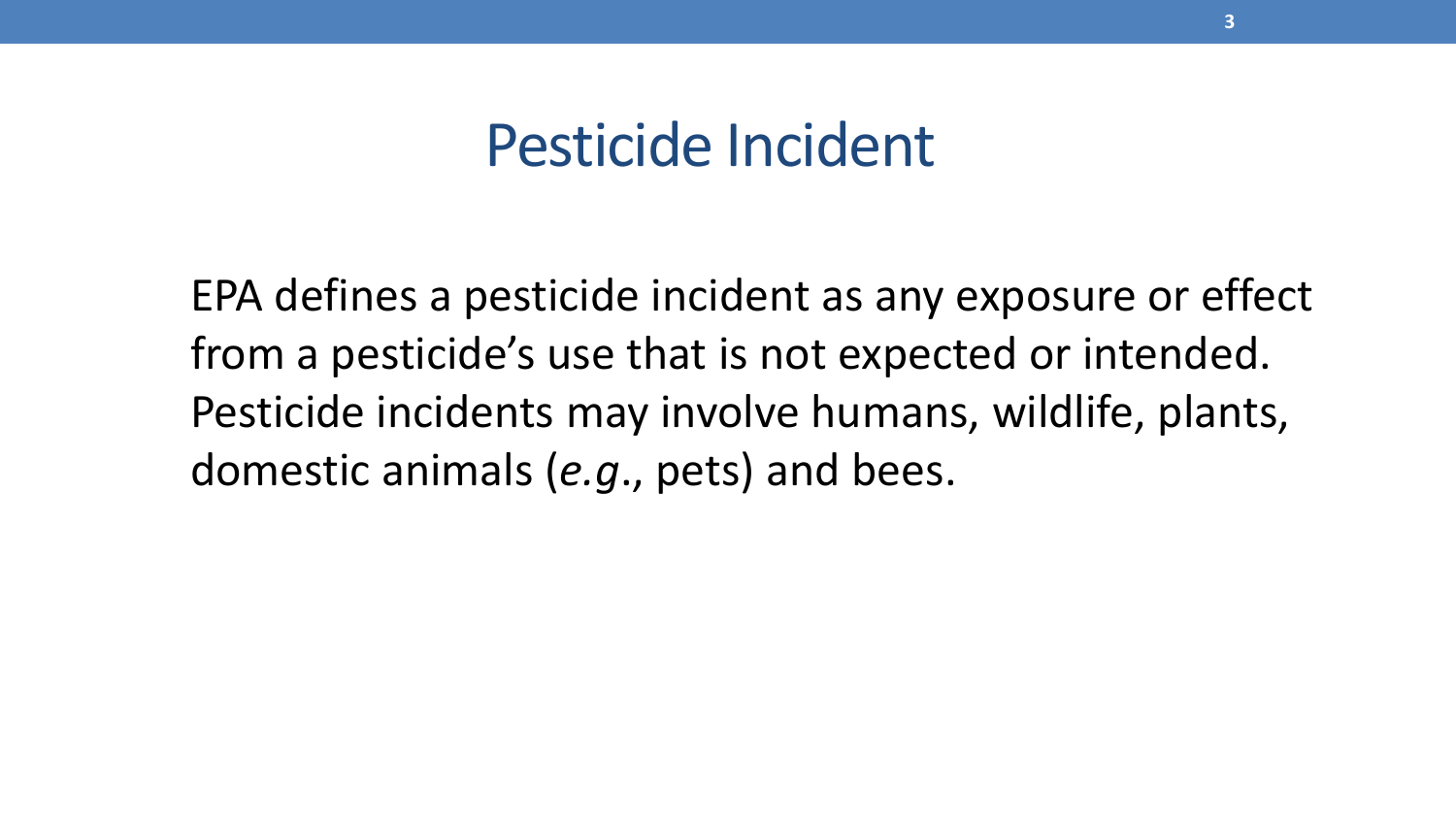# Limitations Of Current Incidents Reporting System

- Primarily files and not "data"
- Manual data entry
- Inconsistent information/missing information
- Submitted to various parts of the organization
- Submitted in various forms
- •Does not "talk" with other systems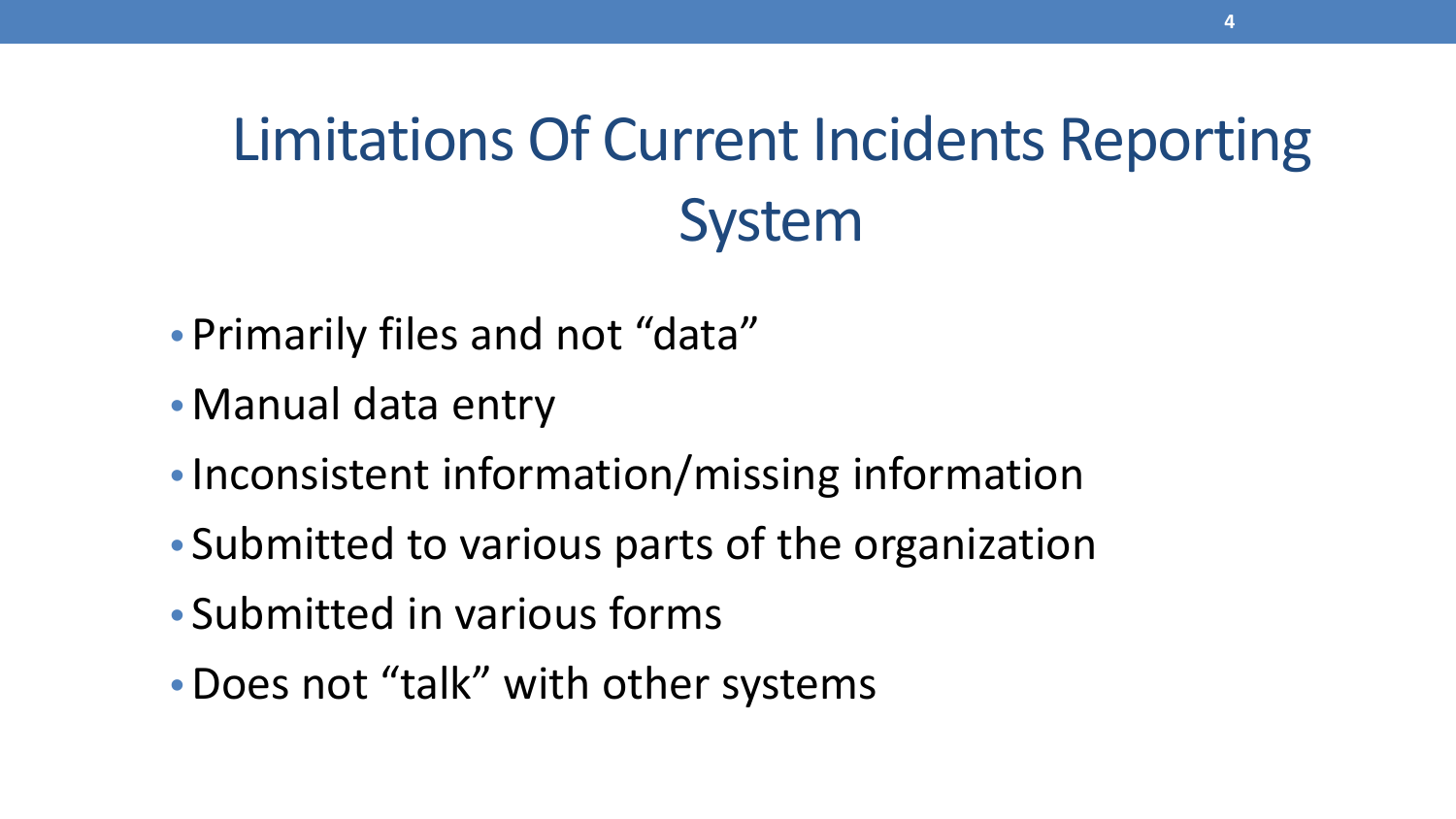### PPDC Incidents Workgroup Objectives

- Support development of a 21st century incidents system, which will include:
	- Input on data elements needed to make for a useful incident report to support risk-management decisions and also would benefit other stakeholders
	- Systems development and testing of an incidents system
	- Identification of additional sources of incidents data
- Identify and provide advice on additional issues associated with developing a highquality, publicly available incidents system
- Other issues the Agency wishes to bring to the workgroup's attention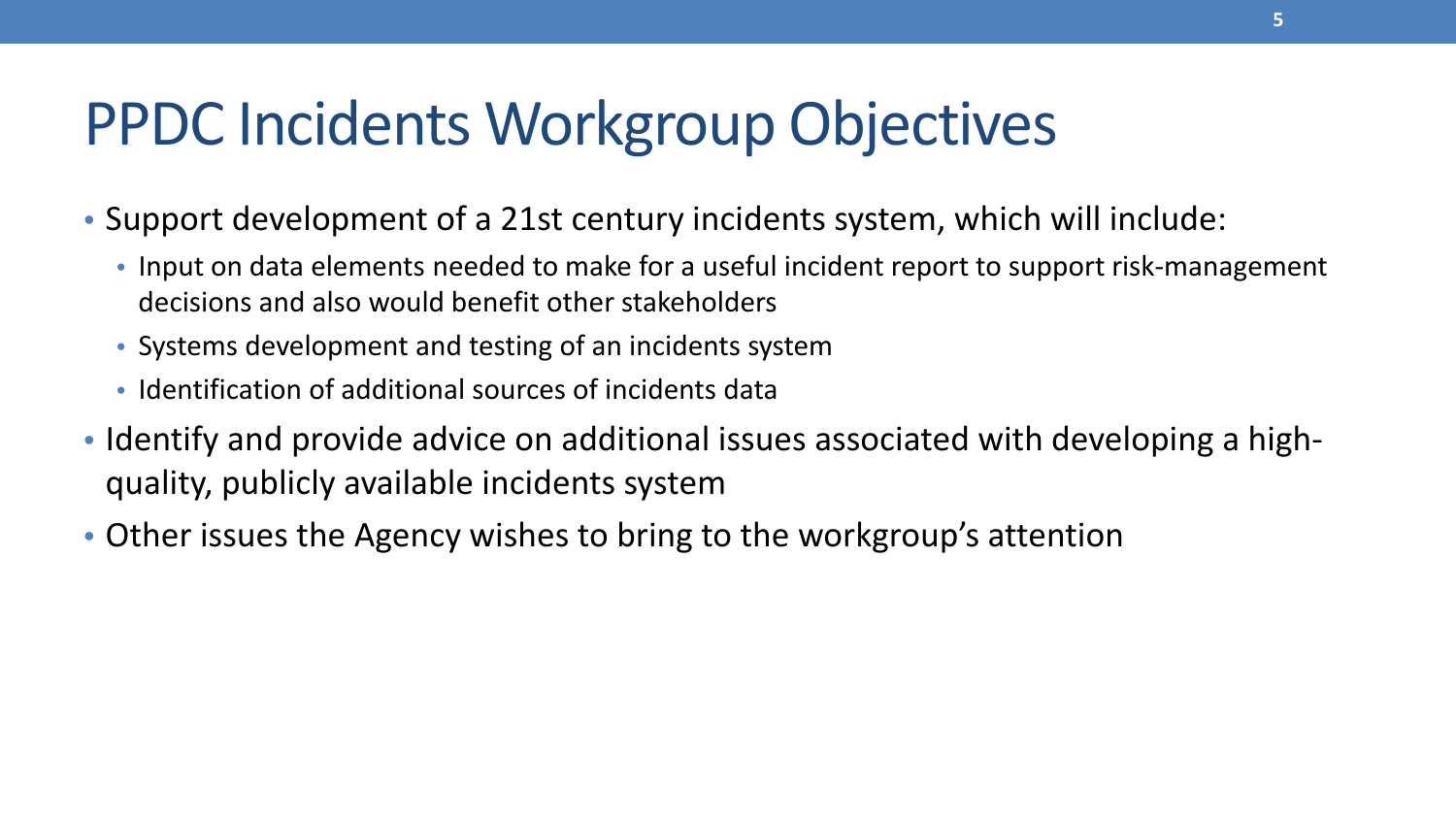### First Charge: Data Elements

- Goal: Identify elements that would ideally be included in a quality incident report
- Process:
	- OPP developed draft list of "ideal" data elements for incidents involving:
		- General, Human Health, Fish and Wildlife, Insect pollinators, Pets and Domestic Animals & Plants
	- Workgroup reviewed and discussed all elements by grouping
		- Some elements added for consideration by the workgroup
	- Workgroup ranked value of each element from essential to not needed
- Most elements ranked high although a few were ranked low that will likely be dropped
- Workgroup is generally supportive of the data elements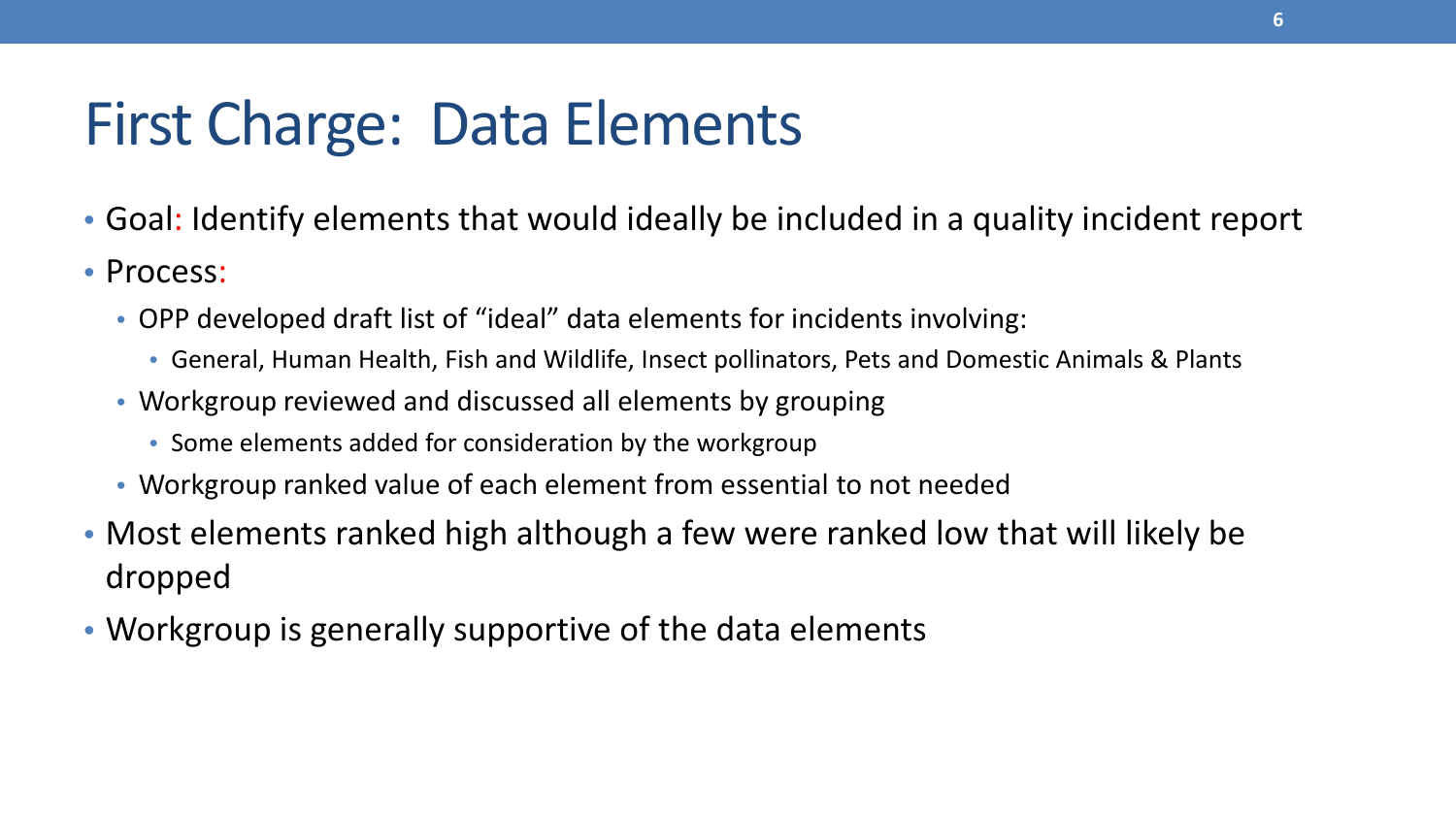#### Moving Forward Towards a 21st Century Incidents System

- Provide Advice on Building the Framework including, but not limited to:
	- Which data are worth collecting?
		- Determine data element definitions.
	- How to collect data?
		- To enhance ease of submission
		- To ensure quality verifiable data.
	- What safeguards are critical?
		- QA/QC of data being reported
		- Which data are publically available
			- Must safeguard PII and sensitive business information
	- What mechanisms or systems exist that can inform the development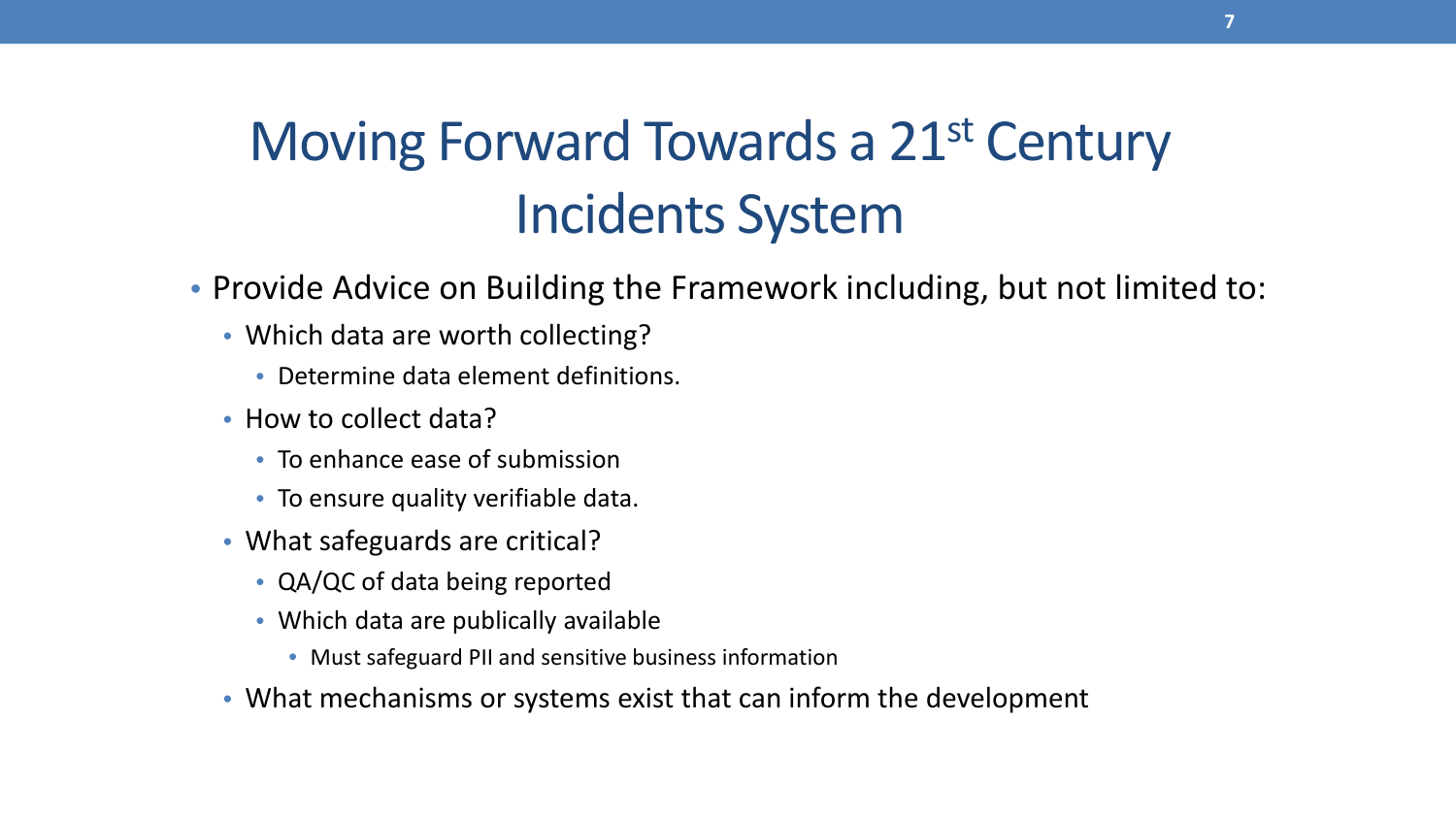## Relationship to 6(a)(2)

- The data system would house all voluntary and required incidents reports
- Industry is concerned that any new data elements could have implications for future 6(a)(2) requirements.
- Industry is concerned that they would be expected to adopt "new" non-required data elements.
- NGOs would like to see the reduction or elimination of thresholds in current rule
- NGOs would like to see the elimination of aggregate reporting.

**Any change to rule implementing 6(a)(2) [40CFR 159] would require a rule change and is not a planned topic for the workgroup.**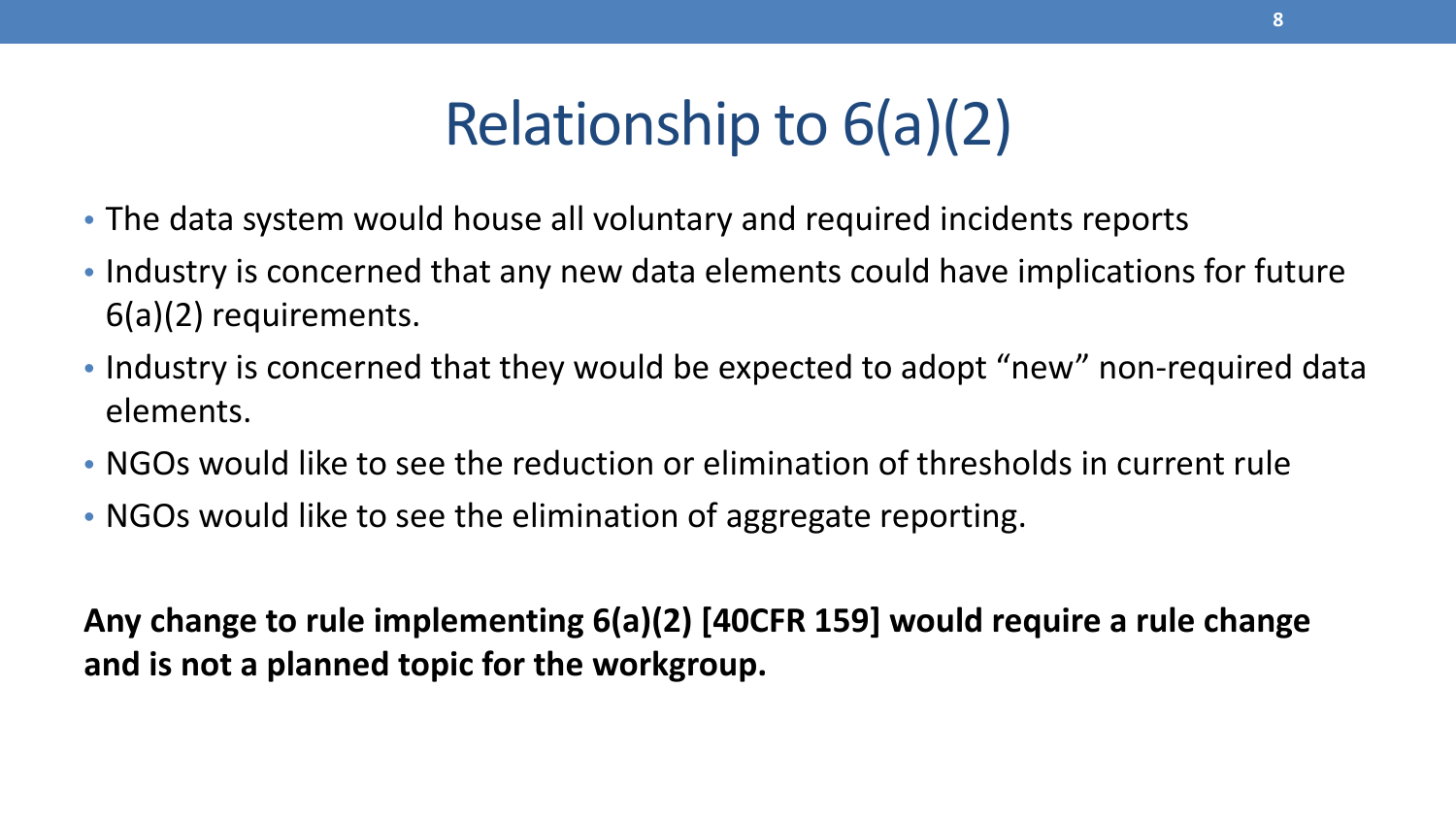#### Considerations as We Move Forward

- Mandatory vs voluntary reporting
	- Already reporting system in place under FIFRA 6(a)(2) for registrant reporting of incidents
	- Any changes to these requirements would require rule-making (a separate process than being discussed here)
- Mechanism for data collection
	- Web based portal for general population/pesticide product users
	- What are implications for Registrant 6(a)2 info
	- How does project fit with State agency incident data and collection?
	- Others? e.g. Physicians and Veterinarians/Environmental Monitoring Entities
- Data Verification and Incident Validation
	- How and who will first verify plausibility?
	- How and who will second validate/confirm cause and effect
	- How and who will determine "misuse" vs labelled use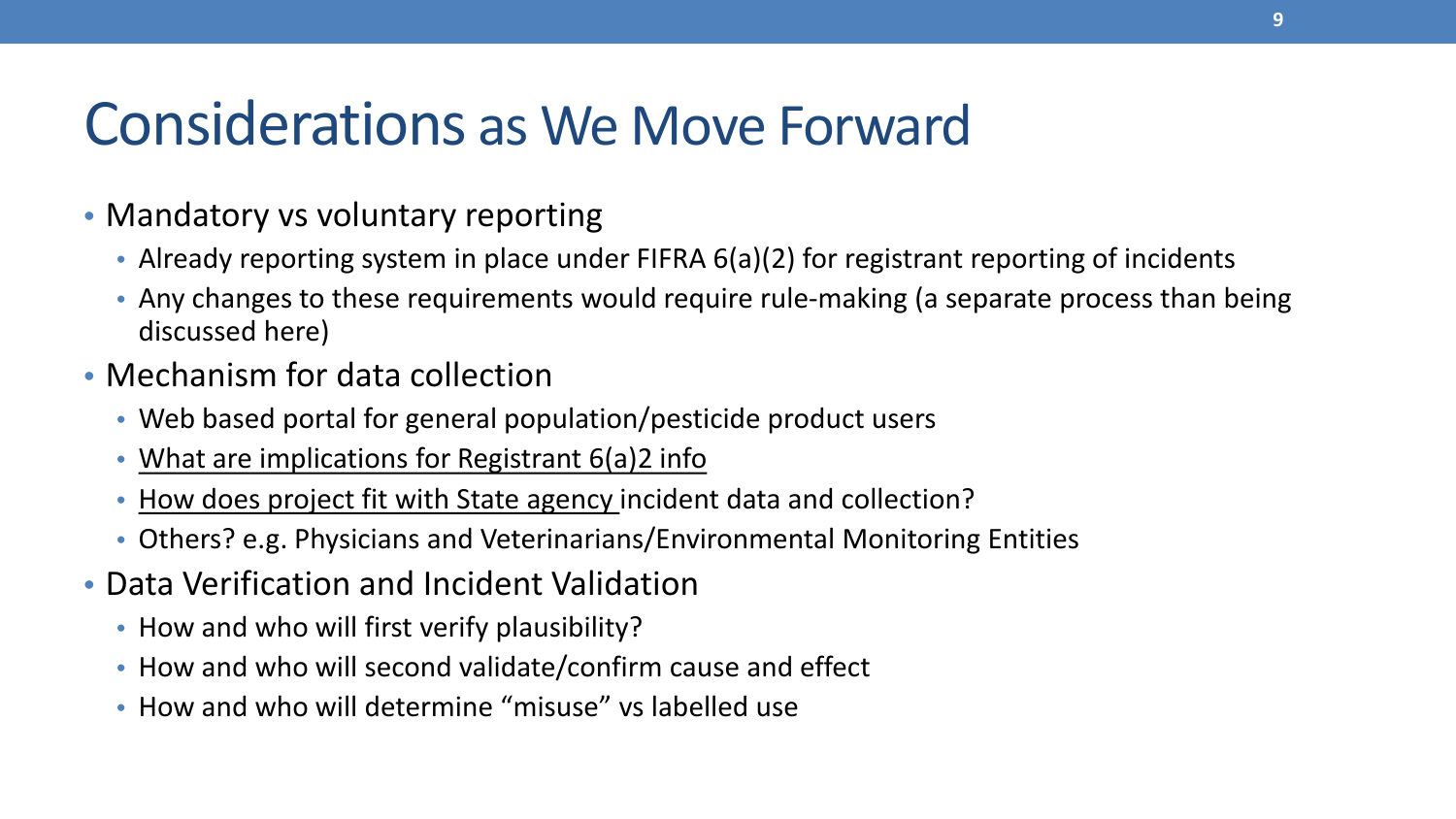## Considerations as We Move Forward(cont.)

- Database release?
	- How and which data will be public?
	- What are resources to maintain database?
- Distinguish between complaints and incidents (see incident definition)
- Number of Data Elements
	- May need smaller number of elements for certain kinds of incidents
	- Account for elements not being available
	- Trade-off between the costs and benefit of additional data elements
- Develop a communications plan for the overall project.
- Coordination of EPA's pesticide incident system with other agencies.
- How can new database "speak" to other databases.
- Improve public access to data without time- and resource- intensive Freedom of Information Act requests.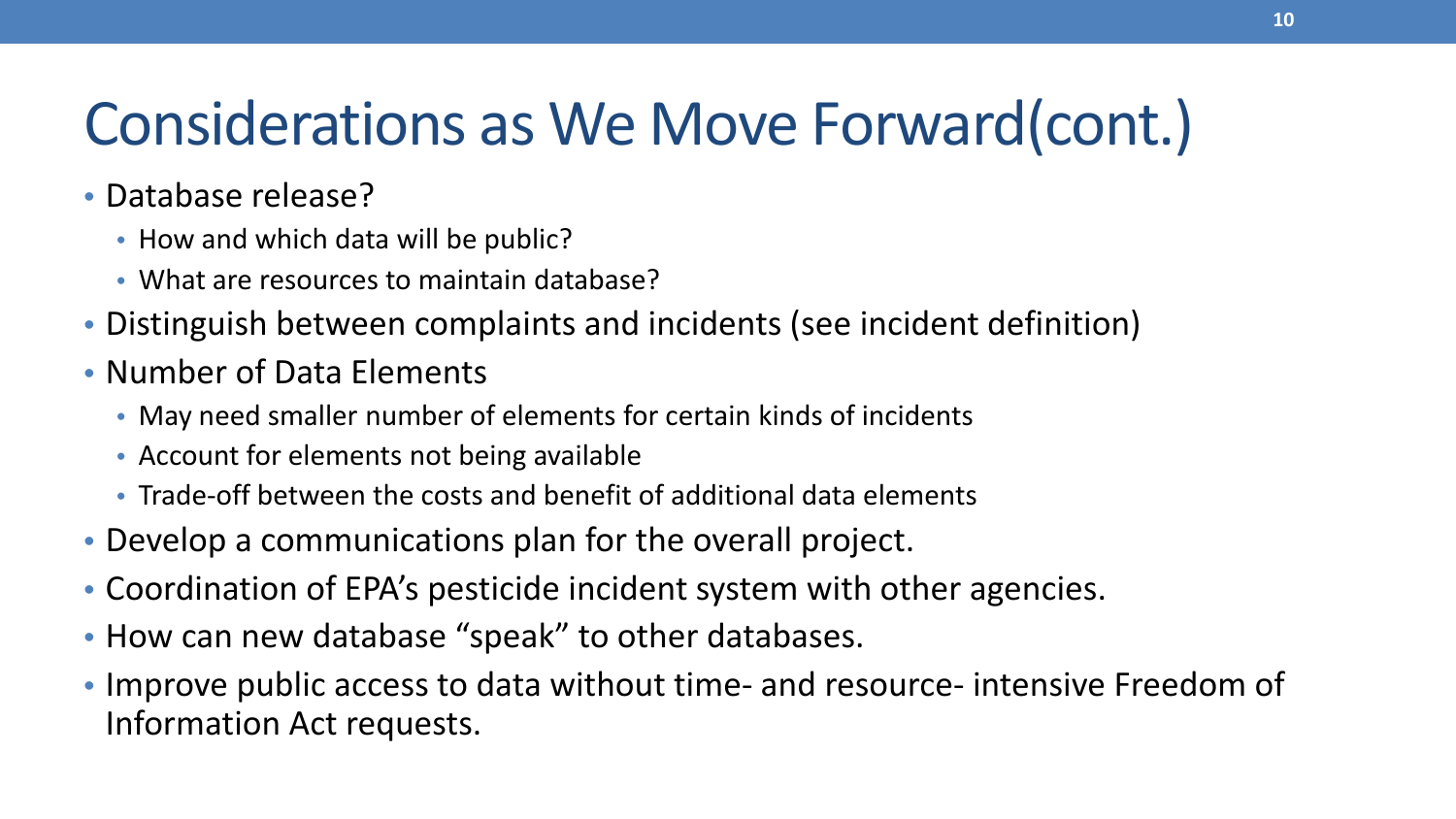#### Next Steps

- Developing an improved, publically available incident database will be a long-term process
- We appreciate the feedback already received by the PPDC Incident Workgroup
	- We will keep the considerations discussed in mind as we move forward
	- We look forward to continued feedback and discussions
	- This feedback is exactly why we did not want to build a new incident database in isolation!
- At our next PPDC Incident Workgroup meeting we will start discussing the second charge to the Workgroup, how we think the specific data elements should be collected
	- This is the next step in developing an improved incident database
	- This will require revisiting the data elements
		- Through this iterative process, some data elements may change